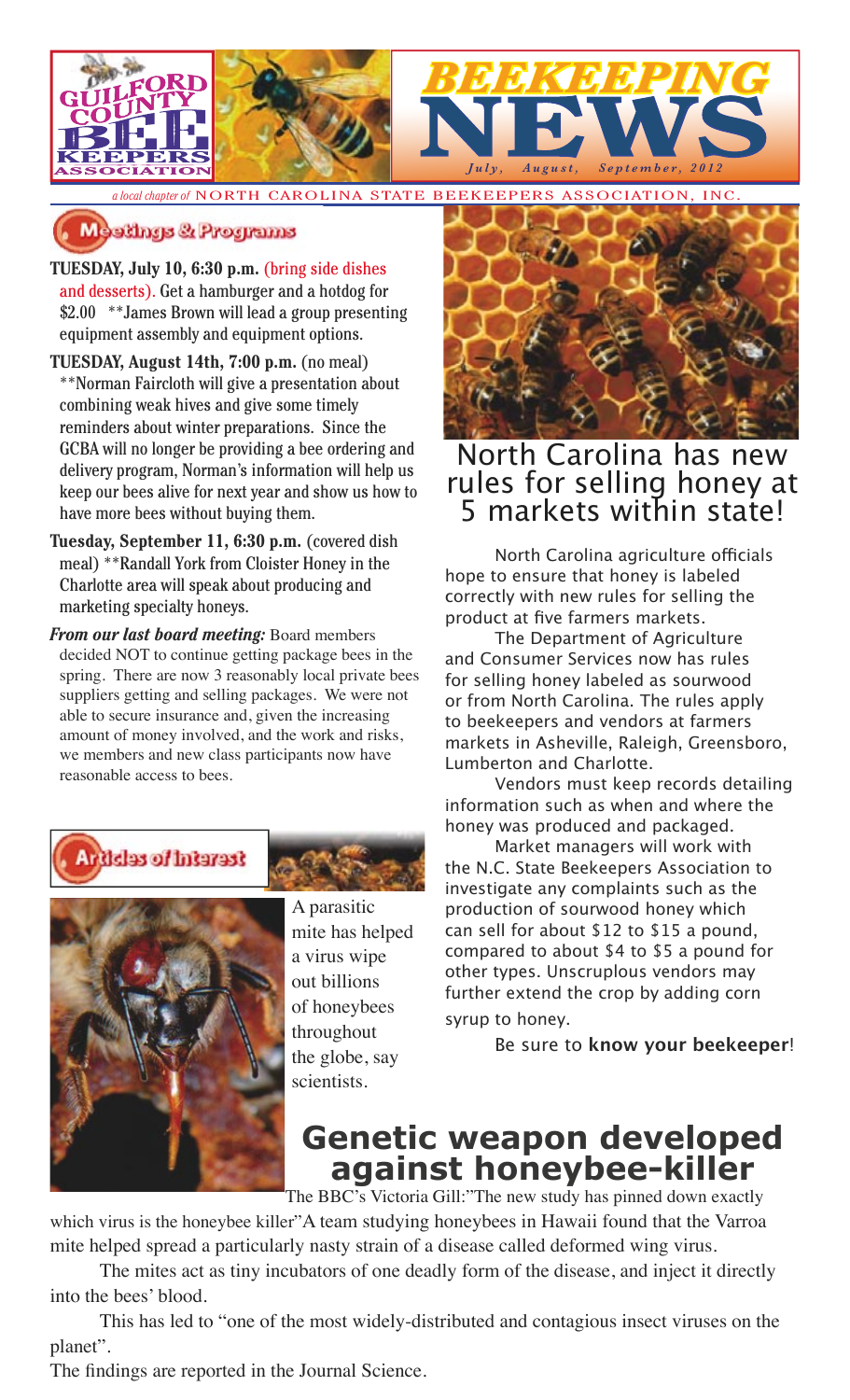### IN FOOD MICROBIOLOGY *<u><b>E*ApiNews</u>

Frontiers in food microbiology

# Honey's ability to counter bacterial infections arises from both bactericidal compounds and QS inhibition

Rui Wang<sup>1</sup>, Melissa Starkey<sup>1,2†</sup>, Ronen Hazam<sup>1,2,3</sup> and<br>Laurence G. Rahme<sup>1,2\*</sup>

<sup>1</sup> Department of Surgery, Harvard Medical School and Massachusetts General Hospital, Boston, MA, USA

 2 Shriners Burns Institute and Massachusetts General Hospital, Boston, MA, USA 3 IYAR, The Israeli Institute for Advanced Research, Rehovot, Israel

The ability of honey to kill bacterial pathogens *in vitro* and quickly clear even chronic or drug-resistant infections has been demonstrated by several studies. Most current research is focused on identifying the bactericidal compounds in honey, but the action of the compounds discovered is not sufficient to explain honey's activity. By diluting honey to sub-inhibitory levels, we were able to study its impact on bacterial coordinated behavior, and discovered that honey inhibits bacterial quorum sensing (QS). Experiments to characterize and quantify honey's effect on the QS networks of *Pseudomonas aeruginosa* revealed that low concentrations of honey inhibited the expression of MvfR, *las*, and *rhl* regulons, including the associated virulence factors. This research also establishes that inhibition of QS is associated with honey's sugar content. Therefore, honey combats infections by two independent mechanisms acting in tandem: bactericidal components, which actively kill cells, and disruption of QS, which weakens bacterial coordination and virulence.

## **MATERIALS AVAILABLE ON LINE TO TEACH ABOUT POLLINATON**

Thursday, 14 June 2012 09:39 Written by Analia Manriquez

In celebration of National Pollinator Week (June 17 - 23), materials and resources are now available to teach gardeners and naturalists about pollination, pollinators and every gardener's role in pollinator conservation. Three modules were developed by a partnership between The Xerces Society for Invertebrate Conservation, The University of Wisconsin-Madison Center for Integrated Agricultural Systems, and The Ohio State University Bee Lab and Pollinatarium.

## Each module contains slides, notes and resources to help educators to spread the word about pollinators:

- Why Pollinators Matter
- Bee Biology and Identification
- Gardening for Pollinators

## To Access The Power of Pollinator materials and website :

- Visit the extension website,
- Set up an account using the "Create an account" link on the left side of the page. It's free, easy and secure.
- Once you have that account created, you will receive an e-mail with confirmation and a password
- Log into the eXtension site, scroll through the available course categories and select Yard and Garden.
- Select "The Power of Pollinators."
- Use the keyword "Beesplease" to enter The Power of Pollinators site.

### For any question or more information

[Denise EllsworthDenise Ellsworth](mailto:ellsworth.2@osu.edu)

Program Director, Honey Bee and Native Pollinator Education

OSU Department of Entomology

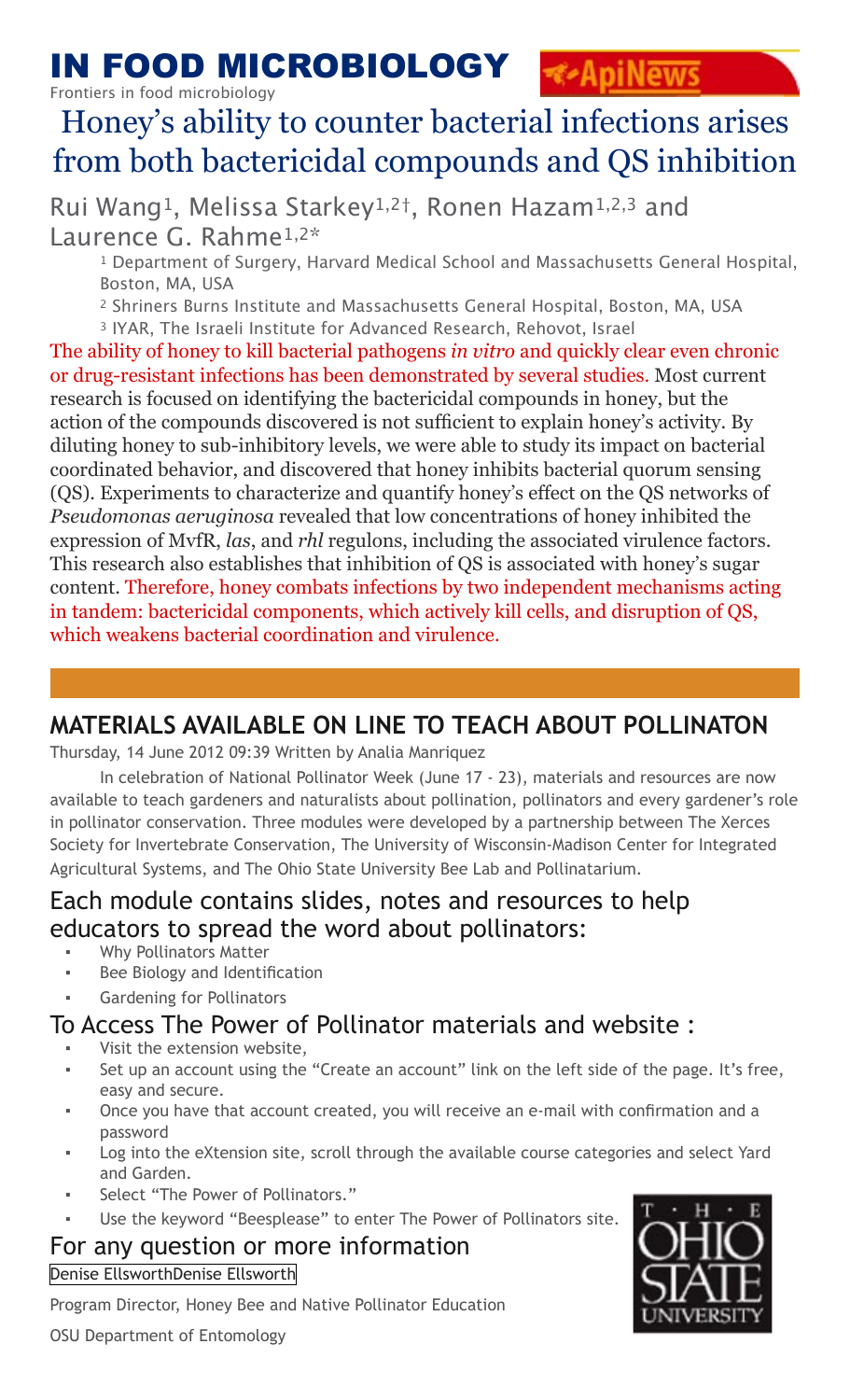## Beehive Extract Shows Potential as Prostate Cancer Treatment

ScienceDaily (May 4, 2012) — An over-the-counter natural remedy derived from honeybee hives arrests the growth of prostate cancer cells and tumors in mice, according to a new paper from researchers at the University of Chicago Medicine.

Caffeic acid phenethyl ester, or CAPE, is a compound isolated from honeybee hive propolis, the resin used by bees to patch up holes in hives. Propolis has been used for centuries as a natural remedy for conditions ranging from sore throats and allergies to burns and cancer. But the compound has not gained acceptance in the clinic due to scientific questions about its effect on cells.

In a paper published in Cancer Prevention Research, researchers combined traditional cancer research methods with cutting-edge proteomics to find that CAPE arrests early-stage prostate cancer by shutting down the tumor cells' system for detecting sources of nutrition.

"If you feed CAPE to mice daily, their tumors will stop growing. After several weeks, if you stop the treatment, the tumors will begin to grow again at their original pace," said Richard B. Jones, PhD, assistant professor in the Ben May Department for Cancer Research and Institute for Genomics and Systems Biology and senior author of the study. "So it doesn't kill the cancer, but it basically will indefinitely stop prostate cancer proliferation." (read more at internet search by title).

By Gosia Wozniacka updated 3/21/2012 9:38:04 PM ET

# Beekeepers ask EPA to ban pesticide toxic to bees

Chemical adds to colony collapse by weakening bees' immune systems, experts say FRESNO, Calif. Commercial beekeepers and environmental organizations filed a petition,

asking federal regulators to suspend use of a pesticide they say harms honeybees.

The group is urging the U.S. Environmental Protection Agency to ban the insecticide clothianidin, one of a class of chemicals that act on the central nervous system of insects.

Over 1.25 million people also submitted comments in partnership with the organizations, calling on EPA to take action.

Beekeepers and some scientists say the chemicals known as neonicotinoids are lethal to bees and weaken their immune systems, making them more susceptible to pathogens. They say it could contribute to colony collapse disorder, in which all the adult honey bees in a colony suddenly disappear or die.

The disorder continues to decimate hives in the U.S. and overseas. Since it was recognized in 2006, the disease has destroyed colonies at a rate of about 30 percent a year, according to the U.S. Department of Agriculture. Before that, losses were about 15 percent a year from a variety of pests and diseases.

Beekeepers annually replace those hives.

In response to calls for the ban on clothianidin and other neonicotinoids, the EPA is currently conducting a re-evaluation of these pesticides. France, Germany and Italy have limited or banned the use of neonicotinoids.

**Study fell short:** Beekeepers and environmentalists say the EPA ignored its own requirements and failed to study the impacts of clothianidin on bees. The agency granted a conditional registration to clothianidin in 2003, contingent on the submission of a field study establishing that the pesticide

would have no unreasonable adverse effects on pollinators.

More science news from msnbc.com



This looks good...cost about \$190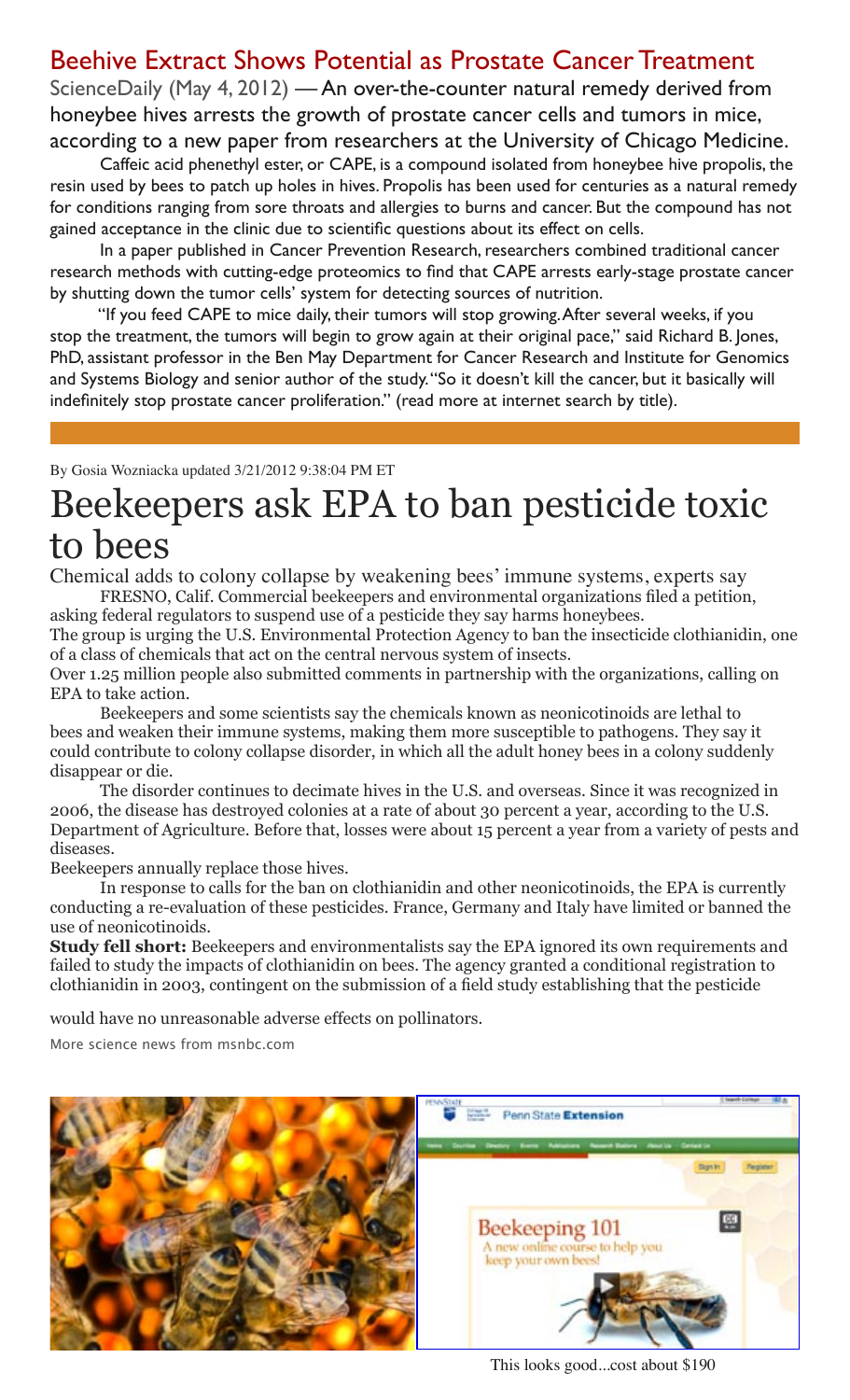# **July 12-14, 2012 NCSBA Summer Meeting**

*Hosted by Robeson County Beekeepers at Robeson Community College 5160 Fayetteville Rd., Lumberton, NC 28360*

|                       | Thursday, July 12, 2012 MEETING AGENDA                      |
|-----------------------|-------------------------------------------------------------|
| $10:00$ am            | <b>NCSBA Executive Committee Meeting</b>                    |
| $10:00$ am            | Registration                                                |
|                       | Call to Order & Welcome: Danny Jaynes, NCSBA President      |
| 12:45 pm              | Invocation (Robeson County Beekeepers) Mitch Mercer         |
|                       | Announcements                                               |
| $1:00-1:55$ pm        | Keynote Speaker: Dr. Malcolm Sanford, Beyond                |
|                       | Disappearing Disease (The Roots of CCD)                     |
| $2:00 - 2:50$ pm      | Presentation: Virginia Webb, Marketing Honey                |
| 2:50-3:45 pm          | Presentation: Bob Harvey, Queen Rearing                     |
| $3:50 - 4:10$ pm      | Break - Visit Vendor Booths                                 |
| $4:10 - 4:15$ pm      | Door prizes                                                 |
| 4:15-5:00 pm          | Presentation: Ray Revis, Russian Bee Update                 |
| $5:00$ pm             | <b>General Session End</b>                                  |
| <b>Friday, July</b>   | 13, 2012                                                    |
| $8:00 - 9:00$ am      | NCSBA Executive Committee Meeting (carry over time if       |
|                       | necessary)                                                  |
| $8:00$ am             | Registration                                                |
| $9:00$ am             | Call to Order & Welcome: Julian Wooten (NCSBA 1st VP)       |
|                       | Announcements and Door prizes                               |
| $9:05-10:00$ am       | Keynote Speaker: Virginia Webb, Preparing Entries for       |
|                       | <b>Honey Shows</b>                                          |
| 10:05-10:55 am        | Presentation: Dr. Ambrose,                                  |
|                       | Certified Honey Label and Honey Standards                   |
| $10:55 - 11:10$ am    | Break - Visit Vendor Booths                                 |
| $11:10-12:00$ pm      | Presentation: Bob Harvey, Nuc Box Production                |
| $12:00 \text{ pm}$    | <b>Door Prizes</b>                                          |
| $12:00-1:00$ pm       | Break for Lunch and Visit with Vendors                      |
| $1:00-3:00$ pm        | Workshops Sessions 1 & 2                                    |
| 3:00-4:00 pm          | <b>General Session for Elections, Announcements</b>         |
| 4:00-5:00 pm          | <b>Workshops Session 3</b>                                  |
| $5:00$ pm             | Workshops End, Break for Banquet                            |
| $6:30 \text{ pm}$     | NCSBA Summer Banquet - SE NC Farmers Market (see map for    |
| <b>Saturday, July</b> | directions)<br>14, 2012                                     |
| $8:00$ am             | Registration                                                |
| $8:00$ am             | Welcome: Ed Hunt, NCSBA 2nd VP                              |
| 8:05-9:00 am          | Keynote Speaker: Dr. Malcolm Sanford, Genetic Modified      |
|                       | Organisims (GMO) in relation to Bees                        |
| $9:05-9:55$ am        | Presentation: Eric Mills, Migratory Beekeeping              |
| $9:55 - 10:10$ am     | Break - Visit Vendor Booths                                 |
| $10:10-11:00$ am      | Presentation: Roxanne Alterui, Royal Jelly Production       |
|                       | Ask the Speakers: Dr. Sanford, Dr. Ambrose, Ray Revis, Bob  |
| 11:05-12:00 pm        | Harvey, Don Hopkins, Virginia Webb, Eric Mills, and Roxanne |
|                       | Alterui                                                     |
| 12:00 pm              | <b>Door Prizes</b>                                          |
|                       | <b>Closing Remarks: Danny Jaynes (NCSBA President)</b>      |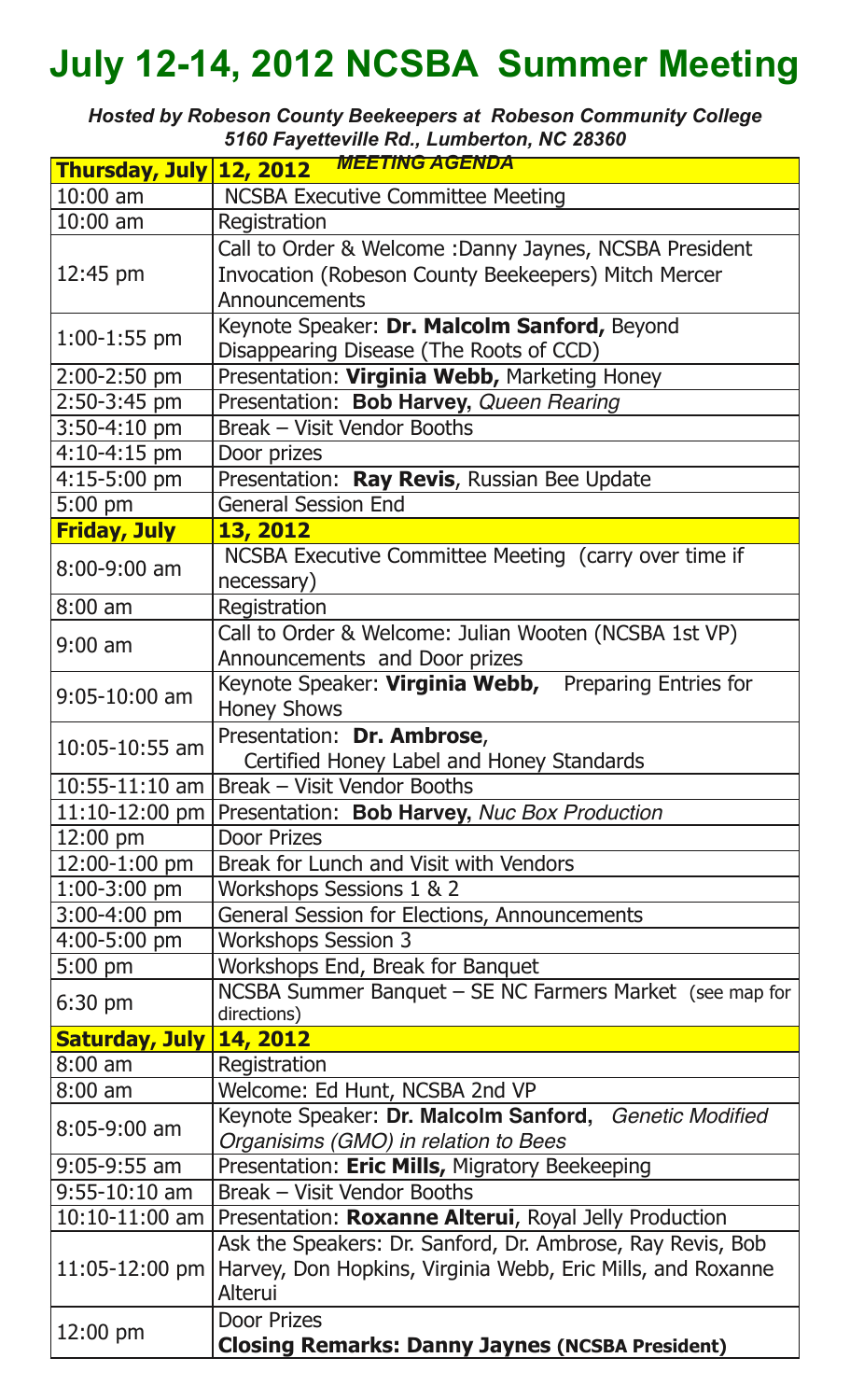## **NC State BeeKeepers Association – Summer Meeting Workshops**

July 13, 2012 Lumberton, NC **SESSION 1 WORKSHOPS** 

Location Time Capacity Workshop Presenter 1401B 1:00-1:50 pm 28 Basic Beekeeping Eddie Ward 1404B 1:00-1:50 pm 22 Management of Russian Bees Ray Reevis 1408B 1:00-1:50 pm 28 Fall Queen Rearing Julianna Rangel 1421B 1:00-1:50 pm 30 Bear Fences (Coastal) Scott Taylor 1447B 1:00-1:50 pm 28 Medicinal Benefits of the Hive Avis WainWright 1453B 1:00-1:50 pm 32 MBP Written Examination Greg Clements 709 1:00-1:50 pm 24 Honey Certification Dr. John Ambrose 710 1:00-1:50 pm 27 Brushy Mountain Shane Gebauer 701 1:00-1:50 pm 24 Lab ID of Nosema Glenn Hackney 106 1:00-1:50 pm 30 How to Start a Bee Business Gary Bullen 1463A 1:00-1:50 pm 25 Cooking with Honey Part 1 (2 HR class) Elizabeth Caldwell

### **SESSION 2 WORKSHOPS**

Location Time Capacity Workshop Presenter 1401B 2:00-2:50 pm 28 Making Fall Splits David Bridges 1404B 2:00-2:50 pm 22 Management of Russian Bees Ray Reevis 1408B 2:00-2:50 pm 28 Fall Queen Rearing Julianna Rangel 1421B 2:00-2:50 pm 30 Medicinal Benefits of the Hive Avis WainWright 1447B 2:00-2:50 pm 28 Administration of Master Beekeeper Program: Training for Local Chapters Linwood Potter 1453B 2:00-2:50 pm 32 MBP Written Examination Greg Clements 709 2:00-2:50 pm 24 7 Reasons Why Hives Fail Dwight Rickard 710 2:00-2:50 pm 27 AMS Instruction TBD 701 2:00-2:50 pm 24 Lab ID of Nosema Glenn Hackney 106 2:00-2:50 pm 30 How to start a Bee Business Gary Bullen 1463A 2:00-2:50 pm 25 Cooking with Honey Part 2 (2 HR class) Elizabeth Caldwell

### **NC State BeeKeepers Association – Summer Meeting Workshops**

July 13, 2012 Lumberton, NC

### **SESSION 3 WORKSHOPS**

Location Time Capacity Workshop Presenter 1401B 4:00-4:50 pm 28 AMS Instruction TBD 1404B 4:00-4:50 pm 22 Beekeeping Update Barry Harris 1408B 4:00-4:50 pm 28 Fall Queen Rearing Julianna Rangel 1421B 4:00-4:50 pm 30 Bear Fences (coastal) Scott Taylor 1447B 4:00-4:50 pm 28 Administration of Master Beekeeper Program: Training for Local Chapters Linwood Potter 1453B 4:00-4:50 pm 32 MBP Written Examination Greg Clements 709 4:00-4:50 pm 24 7 Reasons Why Hives Fail Dwight Rickard 710 4:00-4:50 pm 27 Honey Certification Dr. John Ambrose 701 4:00-4:50 pm 24 Lab ID of Nosema Glenn Hackney 106 4:00-4:50 pm 30 Recruiting and Retention of NCSBA Members Danny Jaynes

### **WORKSHOPS IN THE APIARY**

Location Time Workshop Presenter Apiary 1:00-1:50 pm Diseases and Insects NC Inspectors Apiary 2:00-2:50 am Diseases and Insects NC Inspectors Apiary 4:00-4:50 am Diseases and Insects NC Inspectors